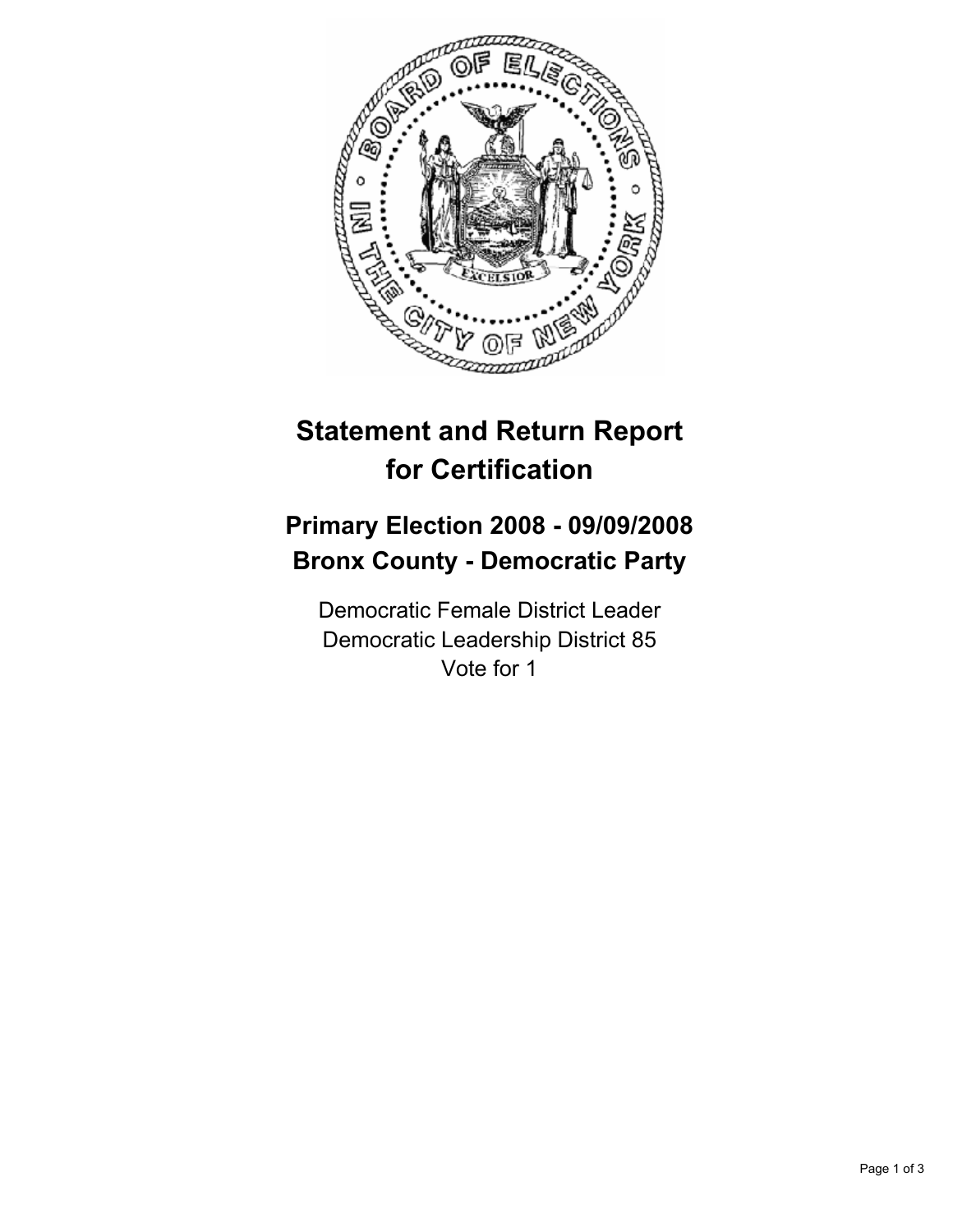

## **Assembly District 85**

| <b>Total Votes</b>    | 2,467 |
|-----------------------|-------|
| <b>CARMEN MORALES</b> | 1,607 |
| <b>WILMA CASTRO</b>   | 860   |
| AFFIDAVIT             | 257   |
| ABSENTEE/MILITARY     | 98    |
| <b>EMERGENCY</b>      | 13    |